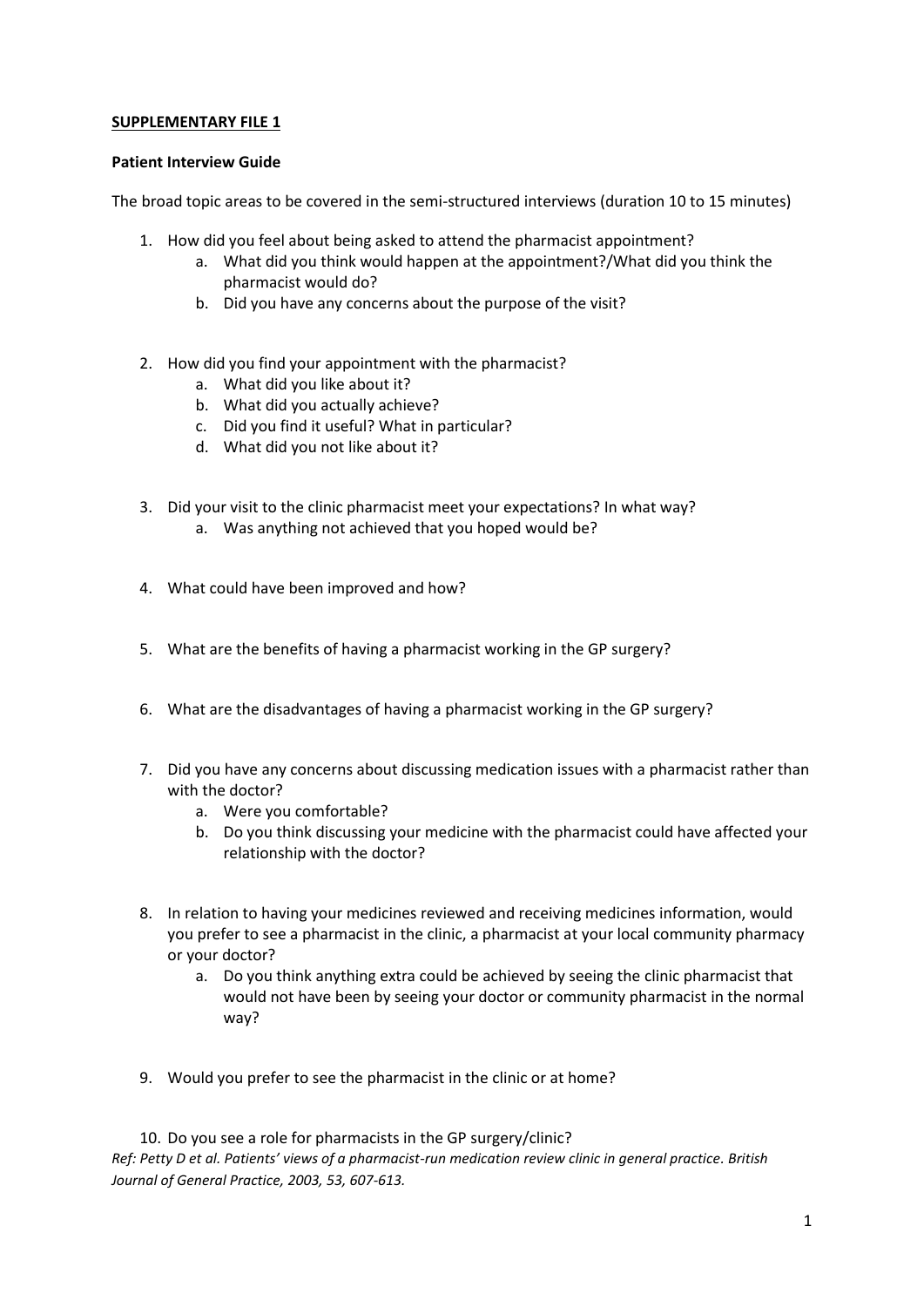# **SUPPLEMENTARY FILE 2**

## *FOCUS GROUP INTERVIEW GUIDE*

## **Question 1.**

What did you think about having a pharmacist working in your clinic?

 What do you see as the advantages/disadvantages of having a pharmacist working in your clinic? What could be improved?

## *Specific roles*

The pharmacist performed a few different roles in your clinic. These included:

 Long Patient Consultations (HMRs); Short Patient Consultations (SPCs); drug information and education; and quality assurance activities (including a drug use evaluation).

## **Question 2.**

How did you find the long patient consultations (LPCs)?

## **Question 3.**

How did you find the short patient consultations (SPCs)?

## **Question 4.**

How did you find the drug information or education he provided?

## **Question 5.**

How did you find the osteoporosis drug use evaluation (DUE)?

## **Question 6.**

Was there anything else that the pharmacist did in the clinic that you found useful (or not)?

# **Question 7.**

Now that we have discussed each of the roles:

- What do you think was the most useful role? Why?
- Which was the least useful? Why?
- What other roles would you have liked a pharmacist to have done in your clinic?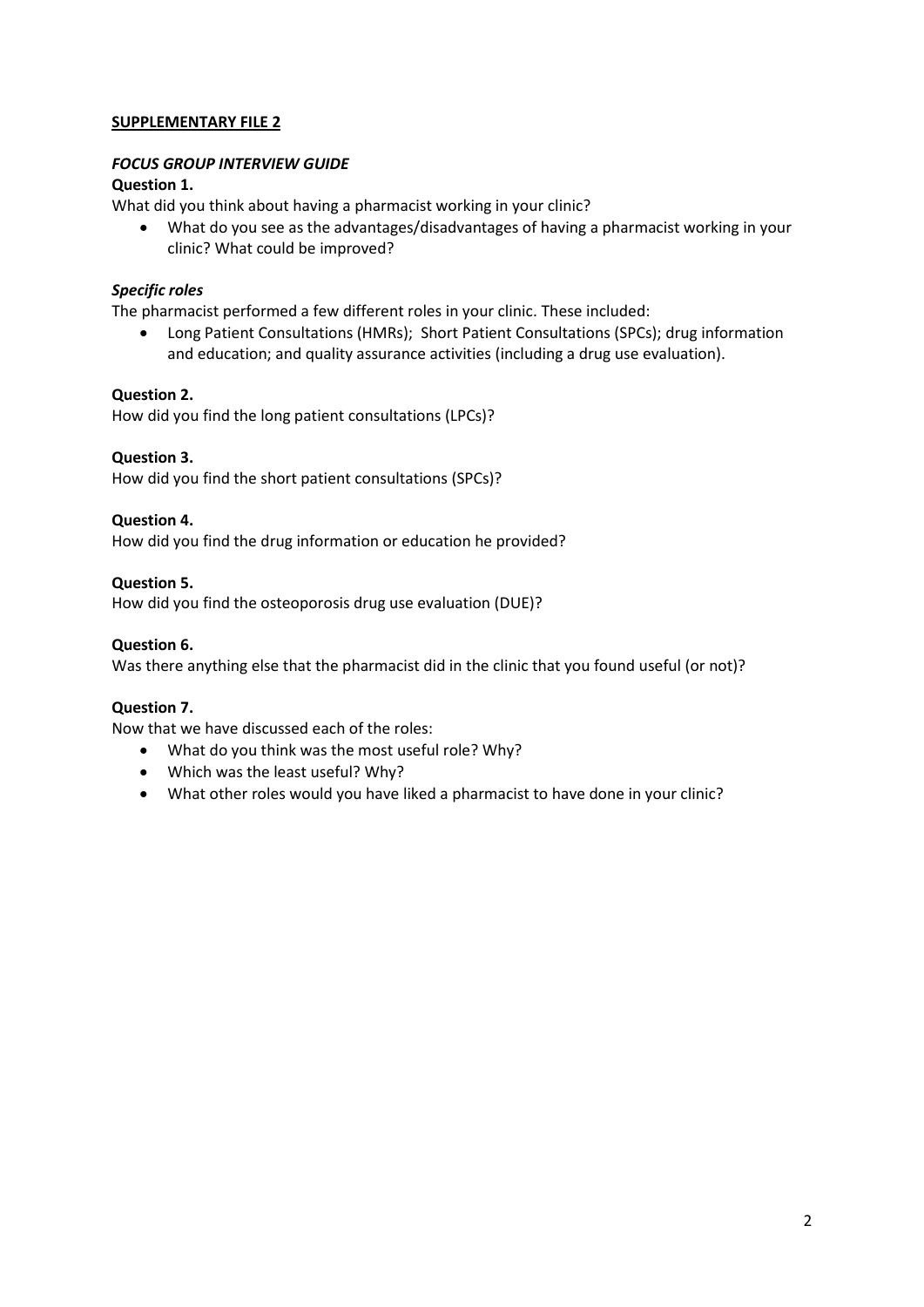## **SUPPLEMENTARY FILE 3.**  *STUDY PHARMACIST INTERVIEW GUIDE*

# **General feedback**

How did you find your experience working at (West Brunswick Clinic)?

- Like/ dislike?
- Benefits/disadvantages?
- Meet initial expectations?
- Challenges/Eased integration?

## **Staff**

How did you find the staff at the clinic?

- Relationships
- Supportive
- Challenges
- Communication opportunities?

## **Patients**

How would you describe the types of patients you consulted?

- Similar to HMR clients?
- Receptive to seeing you in clinic?
- Benefited?

# **Specific Roles**

## How did you find the **long patient consultations (LPCs)?**

- Differences with normal HMR style?
- Communicating referrals written/verbal?
- Presentation of reports/findings content/communication?
- Acceptance of recommendations differences?

## **Short patient consultations (SPCs)?**

Useful/How improve?

## **Drug information/education you provided to staff?**

## **Drug use evaluation (DUE)?**

- Audit
- Case conference

## Which roles:

- Enjoy the most? Why?
- Most effective or useful for staff/patients
- Could have been improved? How?
- Other potential roles in this setting?

## **Future**

How do you see the role of pharmacists in general practice in the future?

Advice for other pharmacists?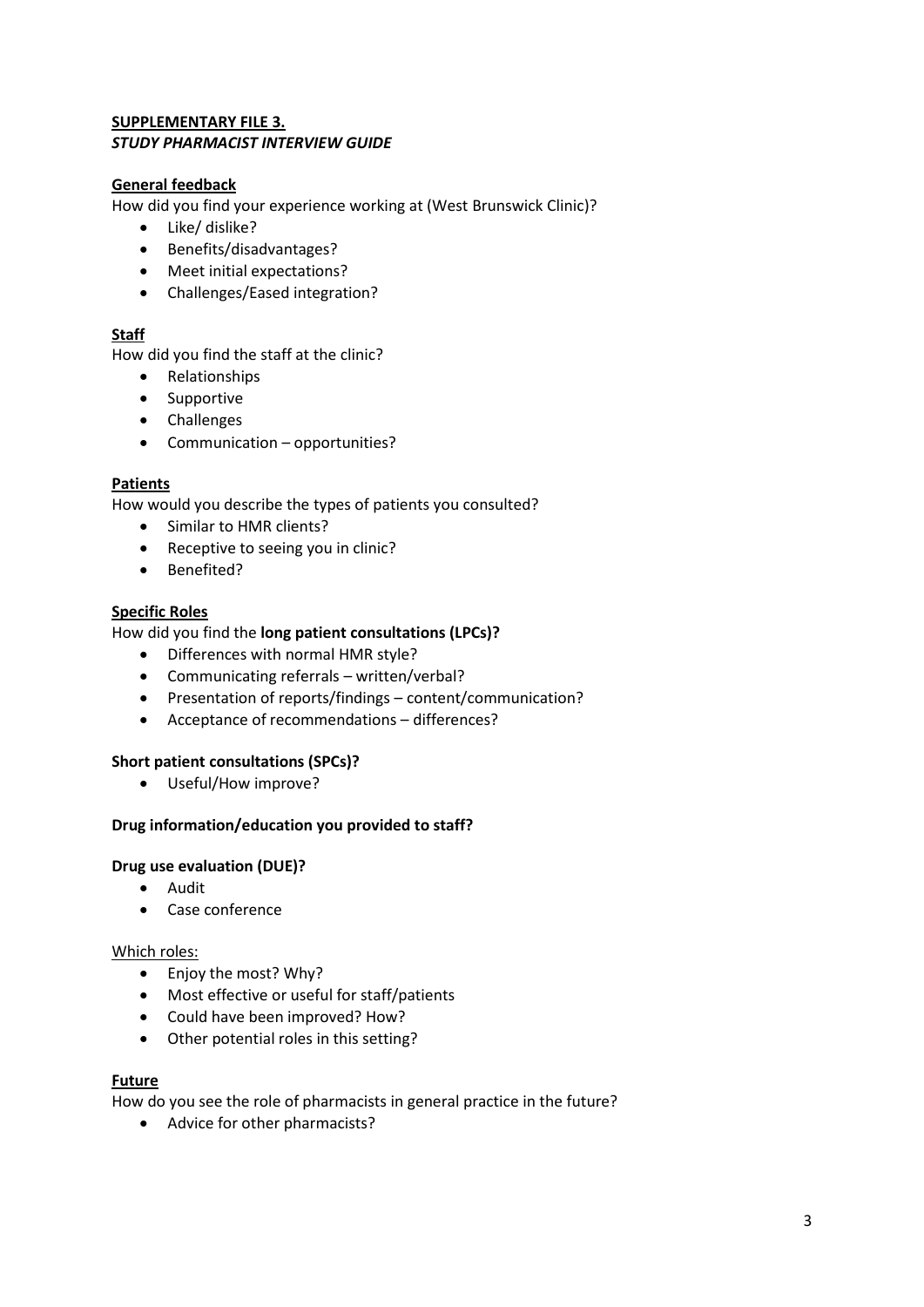# **SUPPLEMENTARY FILE 4.**

# **Study Pharmacist's Monthly Narrative Report** *1 month*

## **Instructions**

- Narrative reports offer a great way for you to document and reflect on your experiences as you integrate into the practice.
- **You are required to complete the narrative report and hand it to the research team at each monthly progress meeting.**
- It will be easiest to make notes in your logbook about specific observations, experiences or events **as they occur**
- Please write honestly and freely
- Please avoid writing business-like reports these do not need to be written in a precise style or use perfect grammar
- We are interested in **your story**

## **PART A. Time log:**

Reflect on your last 4 weeks in the practice and estimate how much time you spent on each of the following program activities:

| <b>Pharmacist activity</b>              | Percentage of office time spent<br>on tasks (Should total 100) |
|-----------------------------------------|----------------------------------------------------------------|
| Orientation                             |                                                                |
| Long patient consultations              |                                                                |
| Short patient consultations             |                                                                |
| Drug information & Education sessions   |                                                                |
| Quality assurance (Drug use evaluation) |                                                                |
| Administrative work                     |                                                                |
| Other (please specify):                 |                                                                |

## **PART B. Reflective Questions:**

- 1. Describe your personal observations of the practice and how your current or proposed pharmacist activities may enhance or hinder the current practice system.
- 2. What are your thoughts on your integration into the practice? Please highlight your personal approach and ideas for integration, in the short term and long term.
- 3. Describe experiences that illustrate specific challenges and/or barriers that you encountered during the last month (both personally and professionally).
- 4. Describe experiences that illustrate specific successes and/or breakthroughs that you made during the last month (both personally and professionally).
- 5. Describe any other "lessons learned", success stories, feedback you have received, or any items or concerns that would be worth discussing with the other pharmacists.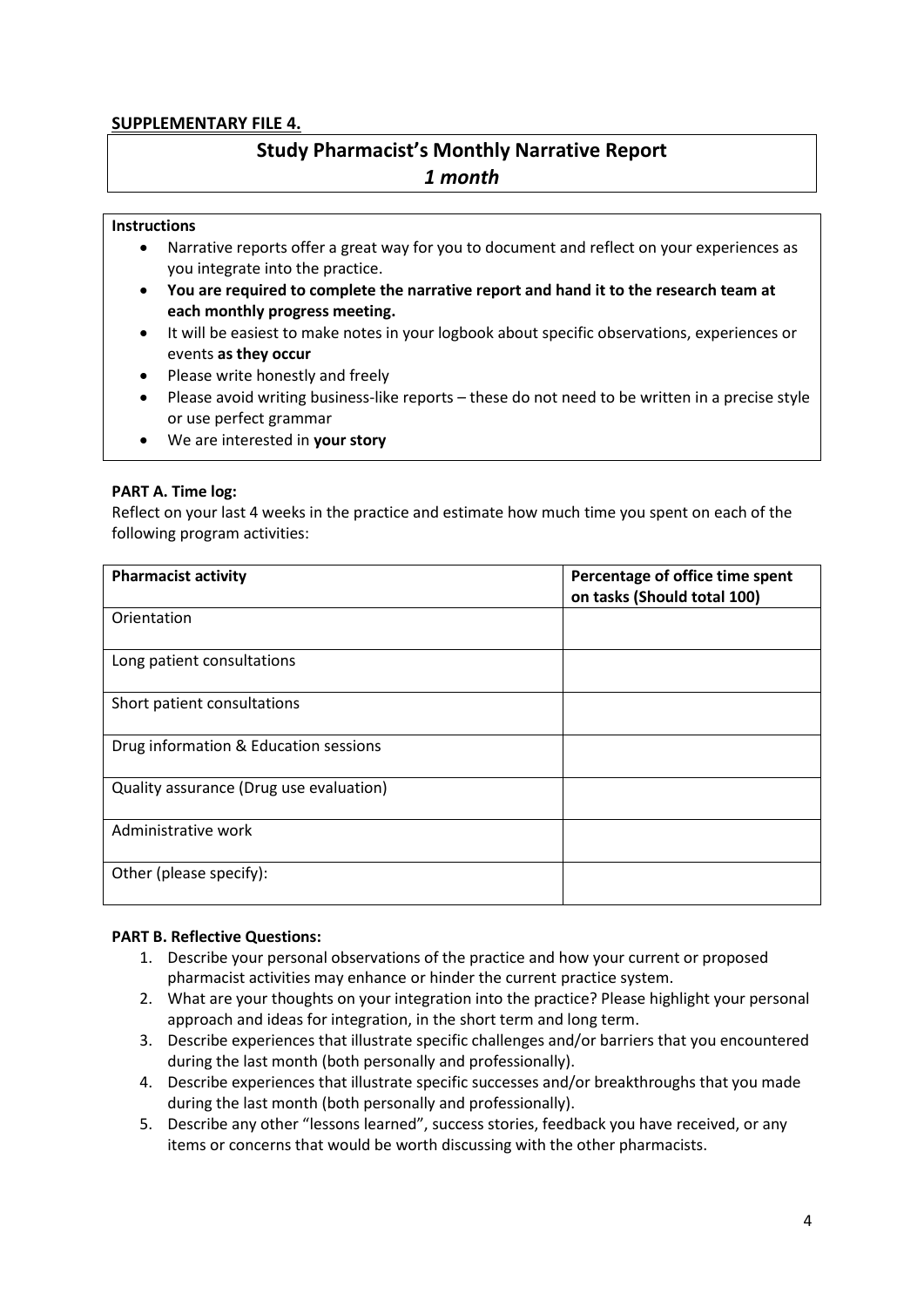# **Study Pharmacist's Monthly Narrative Report** *2 months*

# **Instructions**

- Narrative reports offer a great way for you to document and reflect on your experiences as you integrate into the practice.
- **You are required to complete the narrative report and hand it to the research team at each monthly progress meeting.**
- It will be easiest to make notes in your logbook about specific observations, experiences or events **as they occur**
- Please write honestly and freely
- Please avoid writing business-like reports these do not need to be written in a precise style or use perfect grammar
- We are interested in **your story**

# **PART A.**

## **Time log:**

Reflect on your last 4 weeks in the practice and estimate how much time you spent on each of the following program activities:

| <b>Pharmacist activity</b>              | Percentage of office time spent<br>on tasks (Should total 100) |
|-----------------------------------------|----------------------------------------------------------------|
| Orientation                             |                                                                |
| Long patient consultations              | 62                                                             |
| Short patient consultations             | 5                                                              |
| Drug information & Education sessions   | 3                                                              |
| Quality assurance (Drug use evaluation) | 10                                                             |
| Administrative work                     | 20                                                             |
| Other (please specify):                 |                                                                |

# **Reflective Questions:**

- 1. Describe your personal observations of the practice and how your current or proposed pharmacist activities may enhance or hinder the current practice system.
- 2. What are your thoughts on your integration into the practice? Please highlight your personal approach and ideas for integration, in the short term and long term.
- 3. Describe experiences that illustrate specific challenges and/or barriers that you encountered during the last month (both personally and professionally).
- 4. Describe experiences that illustrate specific successes and/or breakthroughs that you made during the last month (both personally and professionally).
- 5. Describe any other "lessons learned", success stories, feedback you have received, or any items or concerns that would be worth discussing with the other pharmacists.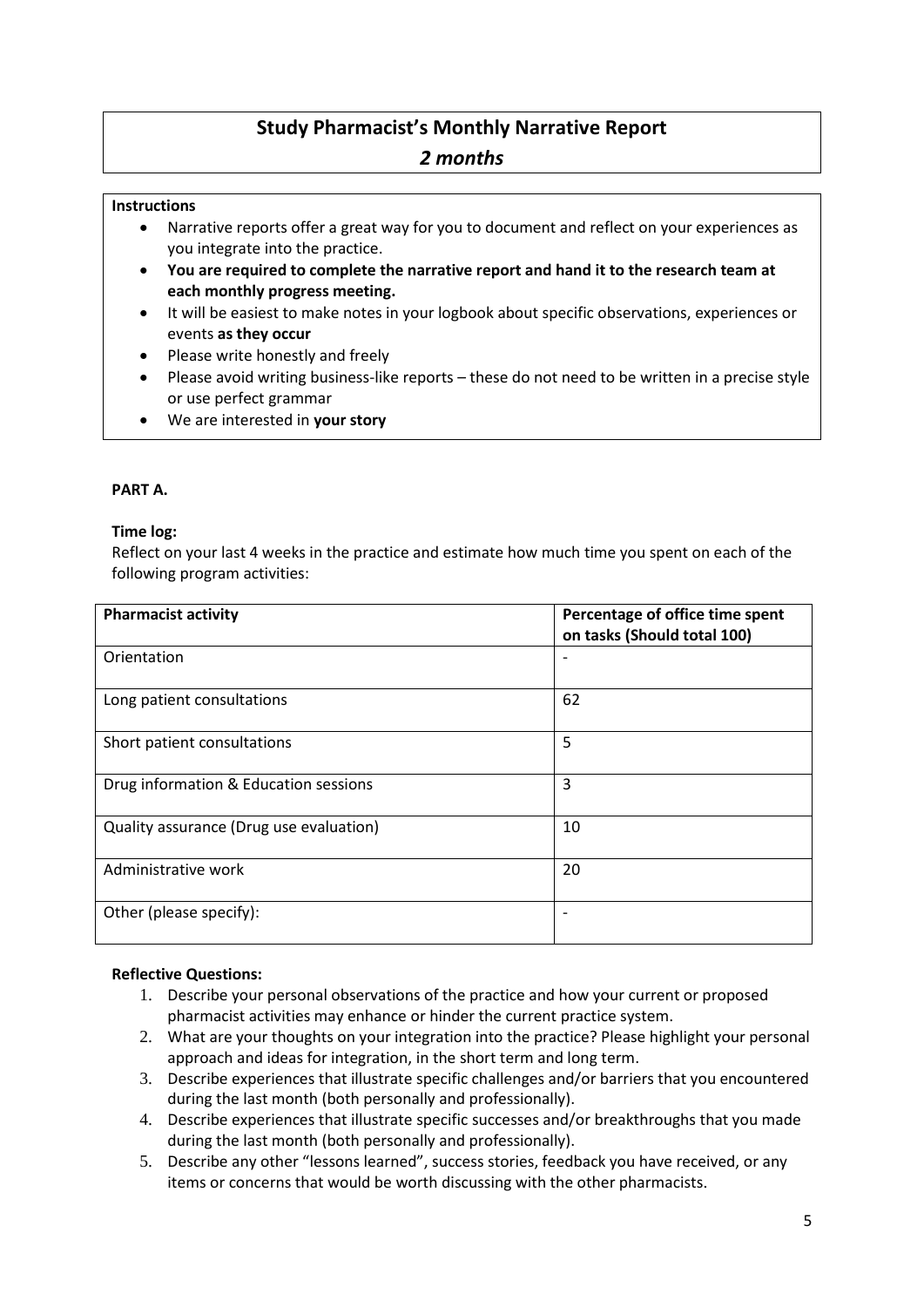# **Study Pharmacist's Monthly Narrative Report** *4 Months*

# **Instructions**

- Narrative reports offer a great way for you to document and reflect on your experiences as you integrate into the practice.
- **You are required to complete the narrative report and hand it to the research team at each monthly progress meeting.**
- It will be easiest to make notes in your logbook about specific observations, experiences or events **as they occur**
- Please write honestly and freely
- Please avoid writing business-like reports these do not need to be written in a precise style or use perfect grammar
- We are interested in **your story**

## **PART A. Time log:**

Reflect on your last 4 weeks in the practice and estimate how much time you spent on each of the following program activities:

| <b>Pharmacist activity</b>              | Percentage of office time spent<br>on tasks (Should total 100) |
|-----------------------------------------|----------------------------------------------------------------|
| Long patient consultations              |                                                                |
| Short patient consultations             |                                                                |
| Drug information & Education sessions   |                                                                |
| Quality assurance (Drug use evaluation) |                                                                |
| Administrative work                     |                                                                |
| Other (please specify):                 |                                                                |

## **PART B. Reflective Questions:**

- 1. Describe how your role as a practice pharmacist has developed and evolved over the last 4 months.
- 2. How does your role as a clinic-based practice pharmacist compare with that of a HMR pharmacist? Describe the advantages and disadvantages of both.
- 3. What are your thoughts on the way clinic staff attitudes and/or processes have changed to accommodate you as a practice pharmacist so far?
- 4. Describe experiences that illustrate specific challenges and/or barriers that you encountered during the last couple of months (both personally and professionally).
- 5. Describe experiences that illustrate specific successes and/or breakthroughs that you made during the last couple of months (both personally and professionally).
- 6. Describe any other "lessons learned", success stories, feedback you have received, or any items or concerns that would be worth discussing with the other pharmacists.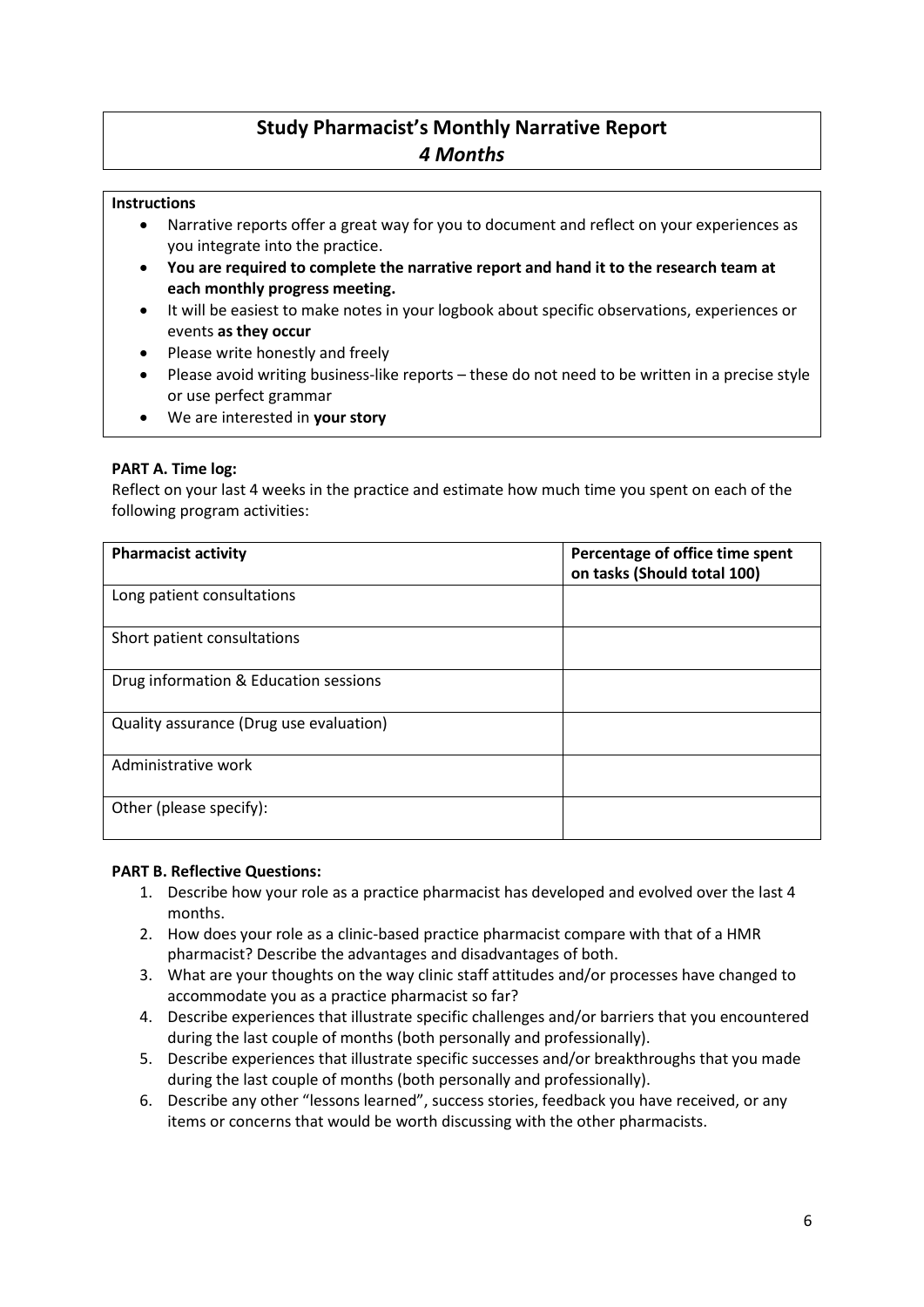# **Study Pharmacist's Monthly Narrative Report** *6 Months*

# **Instructions**

- Narrative reports offer a great way for you to document and reflect on your experiences as you integrate into the practice.
- **You are required to complete the narrative report and hand it to the research team at each monthly progress meeting.**
- It will be easiest to make notes in your logbook about specific observations, experiences or events **as they occur**
- Please write honestly and freely
- Please avoid writing business-like reports these do not need to be written in a precise style or use perfect grammar
- We are interested in **your story**

## **PART A. Time log:**

Reflect on your last 4 weeks in the practice and estimate how much time you spent on each of the following program activities:

| <b>Pharmacist activity</b>              | Percentage of office time spent<br>on tasks (Should total 100) |
|-----------------------------------------|----------------------------------------------------------------|
| Long patient consultations              |                                                                |
| Short patient consultations             |                                                                |
| Drug information & Education sessions   |                                                                |
| Quality assurance (Drug use evaluation) |                                                                |
| Administrative work                     |                                                                |
| Other (please specify):                 |                                                                |

## **PART B. Reflective Questions:**

- 1. Describe your overall experience working in the clinic over the last six months and whether it met your initial expectations.
- 2. What advice would you give to pharmacists wishing to undertake a similar role in general practice?
- 3. Describe your experiences with the short patient consultations (SPCs) and their effectiveness. In what way could they have been improved?
- 4. Describe your experiences with the drug use evaluation (DUE) and the effectiveness of the strategies implemented. In what way could they have been improved?
- 5. Describe the biggest challenges/barriers you encountered during the last 6 months (both personally and professionally).
- 6. Describe the major successes that you made during the last 6 months (both personally and professionally).